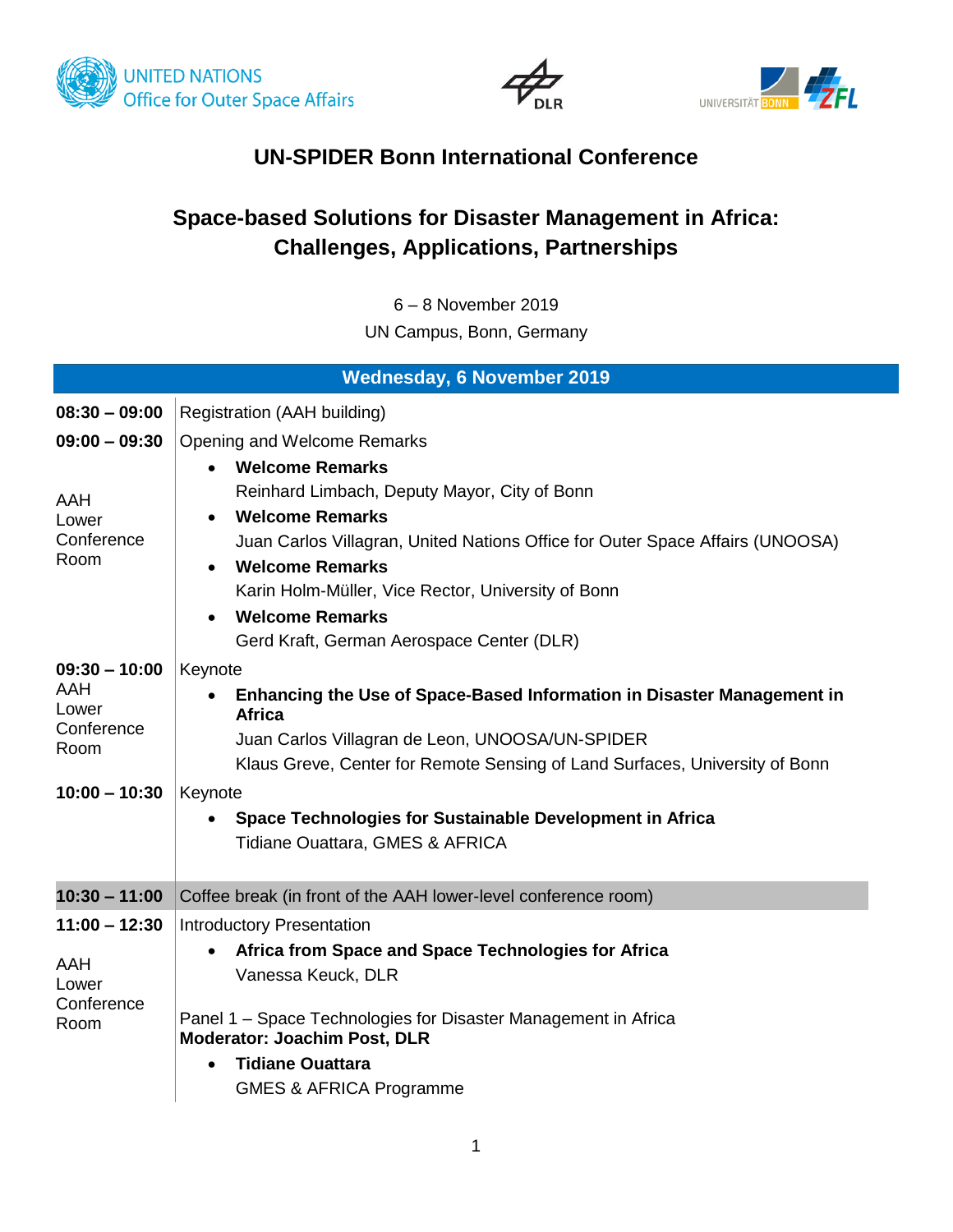





|                                                       | <b>Solomon Tessema</b><br>$\bullet$<br>Ethiopian Space Science and Technology Institute (ESSTI)<br>Halilu Ahmad Shaba or Godstime James, tbc<br>$\bullet$<br>National Space Research and Development Agency (NASRDA), Nigeria<br><b>Morwapula Mashalane</b><br>$\bullet$<br>South African Space Agency (SANSA)<br><b>Wafa Talhaoui</b><br>$\bullet$<br>National Centre for Mapping and Remote Sensing (CNCT), Tunisia                                                                                                                                                                                                                                                                                                                                                                                                                       |
|-------------------------------------------------------|---------------------------------------------------------------------------------------------------------------------------------------------------------------------------------------------------------------------------------------------------------------------------------------------------------------------------------------------------------------------------------------------------------------------------------------------------------------------------------------------------------------------------------------------------------------------------------------------------------------------------------------------------------------------------------------------------------------------------------------------------------------------------------------------------------------------------------------------|
| $12:30 - 14:00$                                       | Light lunch provided in area in front of the AAH lower-level conference room                                                                                                                                                                                                                                                                                                                                                                                                                                                                                                                                                                                                                                                                                                                                                                |
| $14:00 - 15:30$<br>AAH<br>Lower<br>Conference<br>Room | Parallel sessions 1 and 2<br>Session 1 - Solutions - Recent Initiatives in Africa<br>The GREAT Team in Ghana<br>$\bullet$<br>Victor Addabor, National Disaster Management Organization (NADMO), Ghana<br><b>Confronting Droughts in Ethiopia with Space-Based Technologies</b><br>$\bullet$<br>Berhan Gessese, Ethiopian Space Science and Technology Institute (ESSTI)<br>Forecast-based Financing (FbF): Modelling Drought in Madagascar for Early<br>$\bullet$<br><b>Action</b><br>Michael Kühn, Deutsche Welthungerhilfe<br><b>UNCCD Drought Toolbox</b><br>$\bullet$<br>Daniel Tsegai and Jeroen Van Dalen, United Nations Convention to Combat<br>Desertification (UNCCD)<br>The Tunisian Experience in Management of Floods Risk<br>$\bullet$<br>Wafa Talhaoui, National Center of Cartography and Remote Sensing (CNCT),<br>Tunisia |
|                                                       | Q & A                                                                                                                                                                                                                                                                                                                                                                                                                                                                                                                                                                                                                                                                                                                                                                                                                                       |
| $14:00 - 15:30$<br>Room LEU<br>2105                   | Session 2 – Solutions – Capacity-building in Innovative Solutions for Disaster Management<br>Capacity Building in Geomatics Applied to Agriculture and Environment. An<br>$\bullet$<br><b>ERASMUS+ project in Tunisia</b><br>Alexandru Badea, Romanian Space Agency (ROSA)<br><b>FANFAR - Operational Flood Forecasting and Alerts in West Africa</b><br>$\bullet$<br>Aytor Naranjo, isardSAT<br>EO College - An Online Learning Platform for all Topics Related to Earth<br>$\bullet$<br><b>Observation, Remote Sensing and Image Processing</b><br>Robert Eckardt, EO College, University of Jena<br>African Regional Centres for Space Science and Technology Education<br>٠<br>Bolarinwa Balogun, African Regional Centre for Space Science and Technology<br>Education in English (ARCSSTE-E)                                          |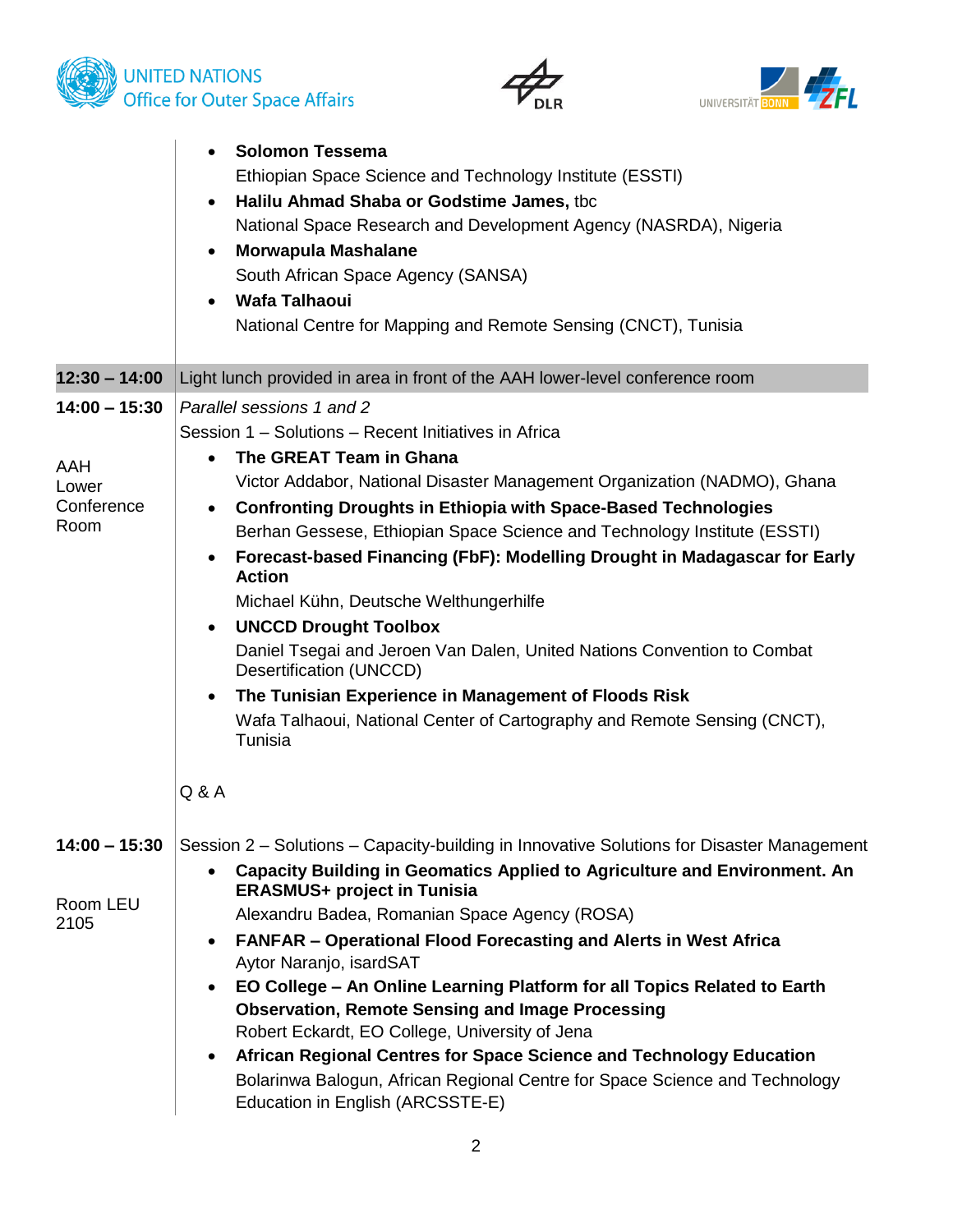



|                                                       | From Hazard Assessment to Understanding of Disaster Risk<br>$\bullet$<br>Yvonne Walz, United Nations University Institute for Environment and Human<br>Security (UNU-EHS)<br>Q & A                                                                                                                                                                                                                                                                                                                                                                                                                                                                                                                                                                                                                                                                         |
|-------------------------------------------------------|------------------------------------------------------------------------------------------------------------------------------------------------------------------------------------------------------------------------------------------------------------------------------------------------------------------------------------------------------------------------------------------------------------------------------------------------------------------------------------------------------------------------------------------------------------------------------------------------------------------------------------------------------------------------------------------------------------------------------------------------------------------------------------------------------------------------------------------------------------|
| $15:30 - 16:00$                                       | Coffee break (in front of the AAH lower-level conference room)                                                                                                                                                                                                                                                                                                                                                                                                                                                                                                                                                                                                                                                                                                                                                                                             |
| $16:00 - 17:30$<br>AAH<br>Lower<br>Conference<br>Room | Parallel sessions 3 and 4<br>Session 3 – Partnerships and Initiatives Supporting Disaster Management in Africa<br>Satellite-based Emergency Mapping: Cooperation in the Era of Clouds and<br>$\bullet$<br><b>Big Data</b><br>Stefan Voigt, German Aerospace Center (DLR)<br><b>International Charter Space and Major Disasters</b><br>$\bullet$<br>Jens Danzeglocke (DLR), International Charter Space and Major Disasters<br><b>Copernicus Emergency Management Service</b><br>Francoise Villette, European Commission (EC)<br>Applications in Disaster Management: A Point of View from the Space<br>$\bullet$<br><b>Industry</b><br>Ciro Farinelli, Airbus<br>Flood Protection Programme in Viet Nam: Benefits and Challenges of Earth<br>$\bullet$<br><b>Observation for Disaster Risk Management in Development Cooperation</b><br>Olaf Neussner, GIZ |
| Room LEU<br>2105                                      | Q & A<br>Session 4 – Advances in Space Technology Applications<br><b>Tsunami Confirmation Using Space Technologies</b><br>$\bullet$<br>Mario Castro Lera, Deep Blue Globe<br><b>SWEET CubeSat Constellation</b><br>$\bullet$<br>Ahmed Nasr Farid, Telespazio-VEGA<br><b>Towards Open Geospatial Information and Services</b><br>Athina Trakas, Open Geospatial Consortium (OGC)<br>Radar Interferometry to Map Landslides and Mass Movements<br>٠<br>Norma Davila, UNOOSA/UN-SPIDER Visiting Scientist, Autonomous University of<br>the State of Mexico (UAEM)<br>Belarusian Earth Observation System and its Capabilities in Supporting<br>$\bullet$<br><b>Disaster Management</b><br>Nadzeya Zalataya, UE Geoinformation Systems<br>Q & A                                                                                                                |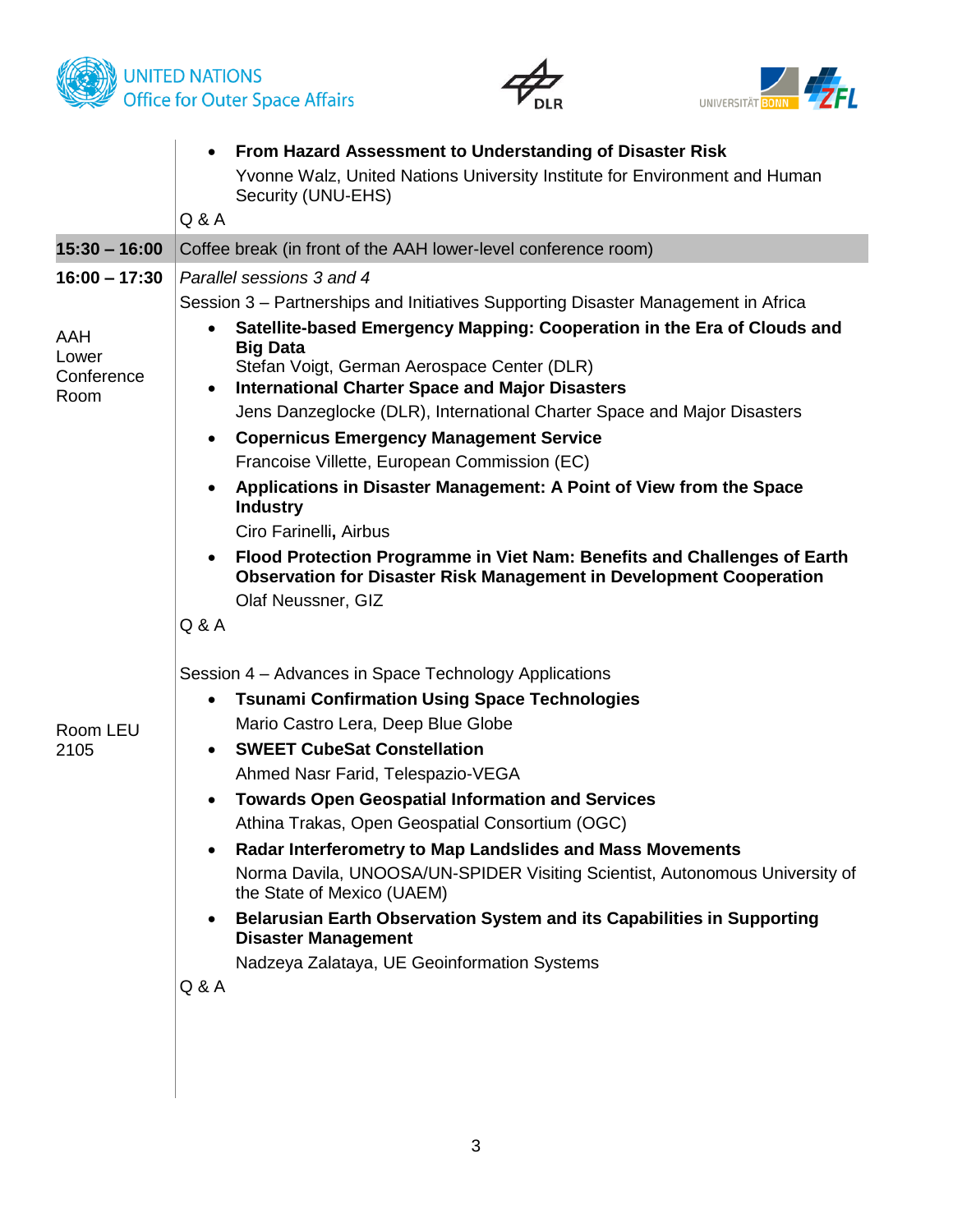





|                                                           | <b>Thursday 7 November 2019</b>                                                                                                                                                                                                                                                                                    |
|-----------------------------------------------------------|--------------------------------------------------------------------------------------------------------------------------------------------------------------------------------------------------------------------------------------------------------------------------------------------------------------------|
| $09:00 - 09:30$<br><b>AAH Lower</b><br>Conference<br>Room | Short plenary session with llightning presentations (3 min) to introduce the activities of the day.<br>During this second day of the conference, participants will be introduced to GIS solutions for<br>mapping natural hazards with space-based information, which they will be given the<br>opportunity to try. |
| $09:30 - 10:30$                                           | A laptop will be required to participate in these hands-on sessions.                                                                                                                                                                                                                                               |
| Rooms:<br><b>LEU 2112</b>                                 | Applications I - Hands-on sessions on:<br><b>Sentinel Hub EO Browser</b><br>(QGIS 3.4. or newer is recommended but not required to follow this session)                                                                                                                                                            |
| <b>LEU 2705</b>                                           | Grega Milcinski, Sinergise<br><b>UNEP-DHI Flood and Drought Portal for Drought Assessments</b>                                                                                                                                                                                                                     |
| <b>LEU 2516</b>                                           | <b>Bertrand Richaud, DHI</b><br><b>ESA Hydrology TEP for Flood Forecasting</b><br>$\bullet$<br>Aytor Naranjo and Melissande Machefer, isardSAT                                                                                                                                                                     |
| <b>AAH Lower-</b><br>level<br>conference<br>room          | Use of Digital Elevation Data for Storm Surge Coastal Flood Modelling<br>(QGIS 3.4 or newer is required to follow this session)<br>Nora Meyer zu Erpen, Airbus                                                                                                                                                     |
| $10:30 - 11:00$                                           | Coffee break (in front of the AAH lower-level conference room)                                                                                                                                                                                                                                                     |
| $11:00 - 12:30$                                           | Applications I - Sessions continue                                                                                                                                                                                                                                                                                 |
| $12:30 - 14:00$                                           | Light lunch provided in area in front of the AAH lower-level conference room                                                                                                                                                                                                                                       |
| $14:00 - 15:30$                                           | Applications II - Hands-on sessions on:                                                                                                                                                                                                                                                                            |
| <b>AAH Lower-</b><br>level<br>conference<br>room          | Using the Free Radar Software Suite SARbian for Flood Mapping<br>John Truckenbrodt, EO College, University of Jena<br>Analyzing Drought with the Copernicus Global Drought Observatory (GDO), and<br><b>UN-SPIDER Recommended Practices on Drought Monitoring</b>                                                  |
| <b>LEU 2112</b>                                           | (R-Studio is required to be able to follow this session)<br>Carmelo Cammalleri, European Commission, and Adrian Strauch and Jonas Schreier,<br><b>ZFL, University of Bonn</b><br><b>UN-SPIDER Recommended Practices on Flood Mapping</b>                                                                           |
|                                                           | (QGIS 3.4 or newer and SNAP is required to be able to follow this session)                                                                                                                                                                                                                                         |
| <b>LEU 2705</b><br><b>LEU 2516</b>                        | Norma Davila and Ronja Lappe, UNOOSA/UN-SPIDER<br>Automated Burned Area Monitoring, and UN-SPIDER Recommended Practices<br>on Burn Severity Mapping<br>(QGIS 3.4 or newer and/or a Google Earth Engine account is required to be able                                                                              |
|                                                           | to follow this session)                                                                                                                                                                                                                                                                                            |
|                                                           | Jonas Franke, Remote Sensing Solutions GmbH, and Valerie Graw, ZFL, University of<br><b>Bonn</b>                                                                                                                                                                                                                   |
| $15:30 - 16:00$                                           | Coffee break (in front of the AAH lower conference room)                                                                                                                                                                                                                                                           |